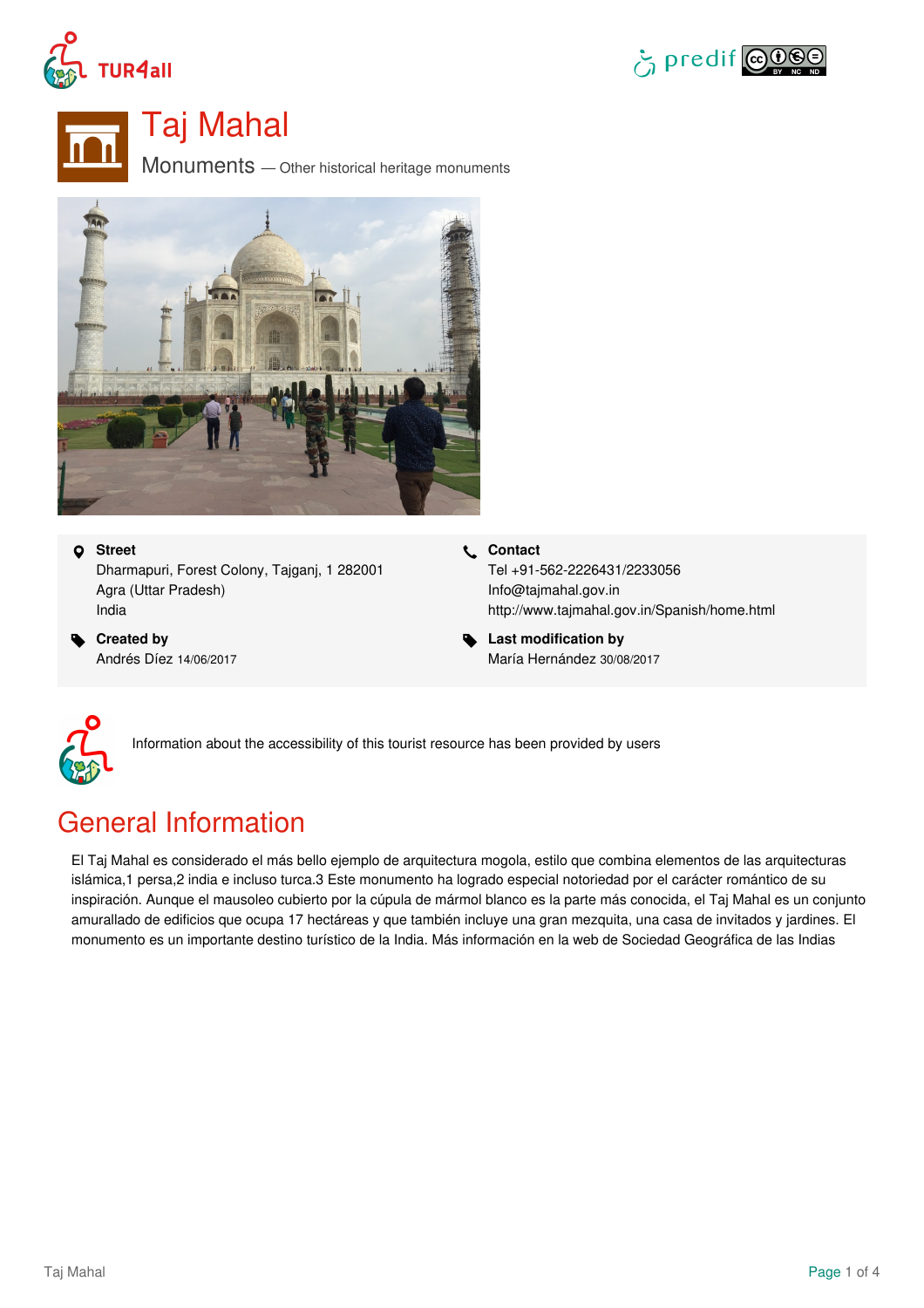



## **Entrance**



Entrance: No slopes

 $\blacktriangleright$  Name of the tourist resource clearly visible and legible

The entranceway analysed is: The main one

Width of the entrance door: Greater than or equal to 78 cm

## Inside circulation



Wheelchair circulation: Partial

Adequate lighting: Yes

Without elements that can suppose an obstacle for a person with a visual disability

Signposting: Yes

**Characteristics** Signs: With texts in large print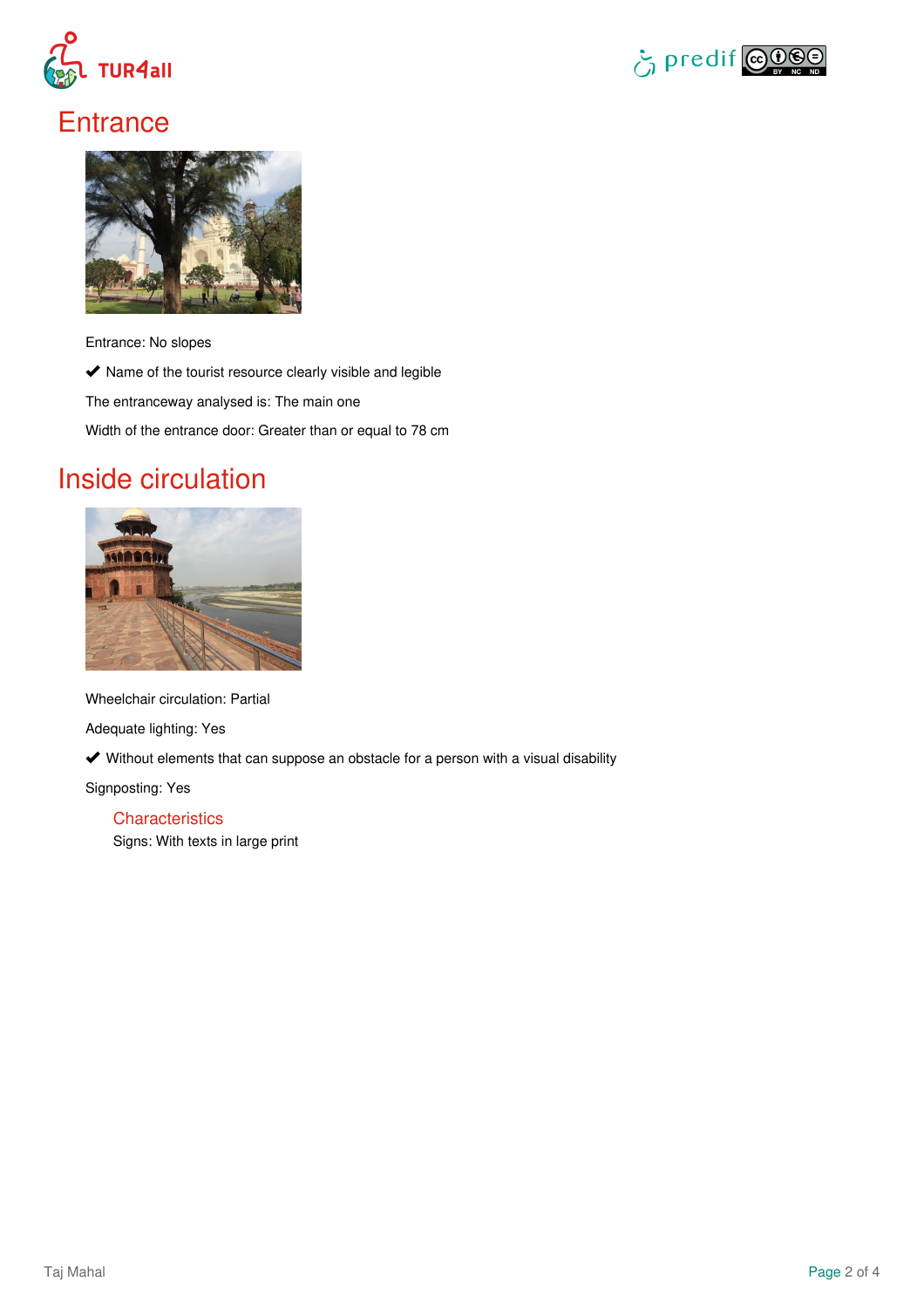



### Outdoor areas



Uniform and non-slip pavement: Yes Wheelchair circulation: Partial Appropriate protection elements (handrail, banister, skirting board, etc.): No Signs: Yes

**Signs** 

**◆** With texts in large print

 $\blacktriangleright$  Shaded rest area

# Services and amenities

Sufficient information provided about accessibility to the tourist resource : Yes

Adapted visits or activities for people with disabilities: No

#### ◆ Customer service staff

#### Staff training

Personal trained in atttentionto people with disabilities : No

Personal available to support people with specific needs: No

Personal with knowledge of Sign Language: No

 $\blacktriangleright$  Materials available

### Support Products



◆ Wheelchair manual